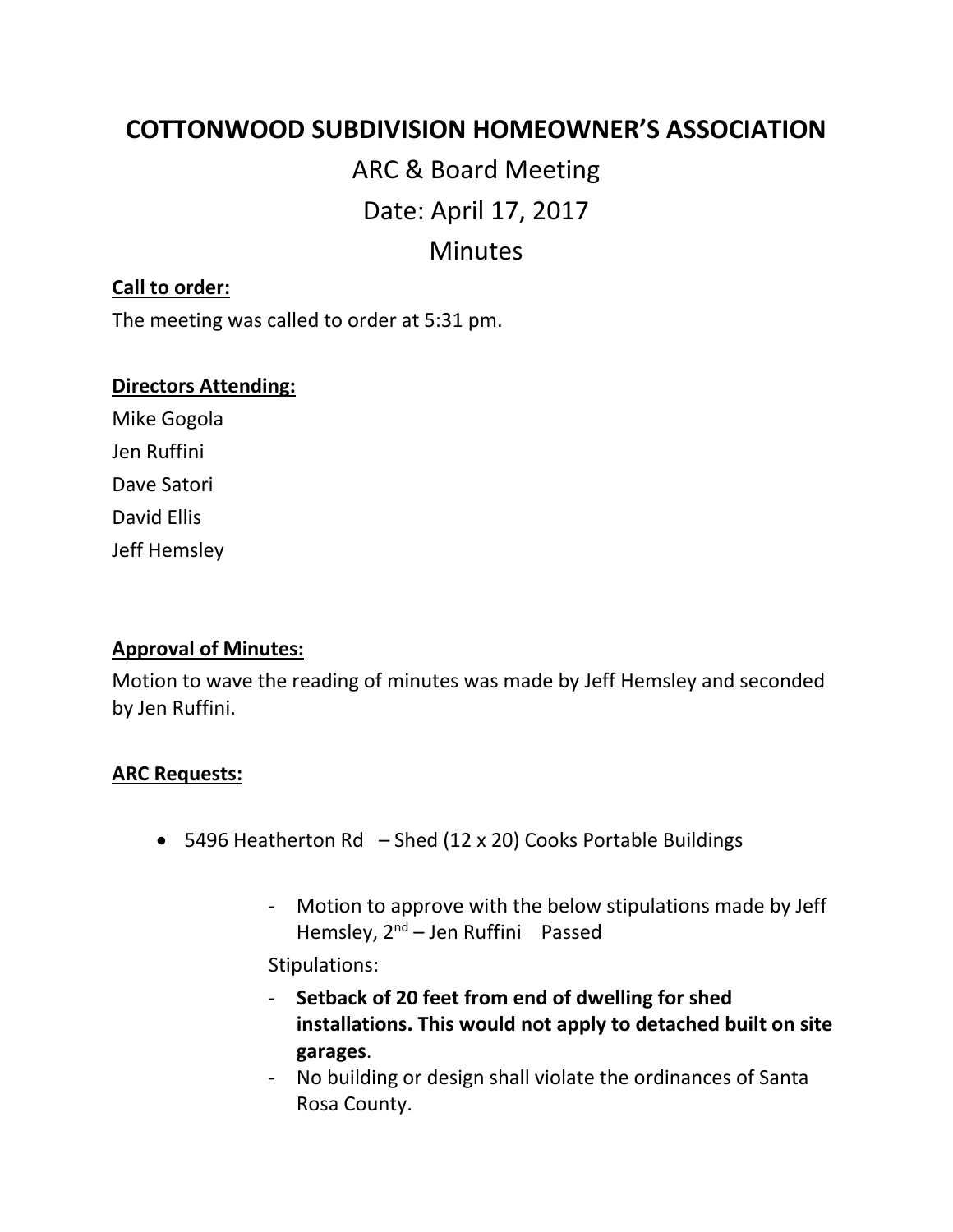*-* Any structure with a wooden or concrete floor or requiring a strap to the ground shall be deemed a permanent outbuilding. Permanent outbuildings shall have a roof of the same material, color and style as the primary home and shall have a brick, stucco or wood siding finish. No metal siding or roof is allowed. The maximum size of the permanent outbuilding is to be 400 sq. ft and shall not exceed 106" in height as measured form the ground to the top of its roof. No more than one outbuilding shall be allowed to remain on the premises and must be maintained in good working condition and appearance at all times. No sewer or water lines shall be connected to this structure.

- 9202 Iron Gate Blvd  $-6'$  Wood privacy Fence
	- **■** Motion to approve by Jeff Hemsley,  $2^{nd}$  by Jen Ruffini. Approved.

## **Business:**

- **1.** Jeff Hemsley resigned as ARC chairman and made a motion that Jen Ruffini or David Ellis be approved as the new ARC chairman. Jen Ruffini declined and David Ellis accepted. 2<sup>nd</sup> Dave Sartore. Approved unanimously.
- **2.** A question was taken from a home owner about being able to build a detached garage to put a boat in. The homeowner was advised to submit an ARC with the plans for review.
- **3.** Discussion was taken on the issue of utility trailers and boats being parked behind the fence. There was a marginal consensus that the covenants only allow boats, utility trailers and water vessels that can fit inside the homes garage and that the ARC can approve only this size to be parked behind the fence.

### **ADJOURNMENT:**

There being no further business, the meeting was adjourned at 6:14 pm.

Motion: David Ellis, 2<sup>nd</sup> Jeff Hemsley